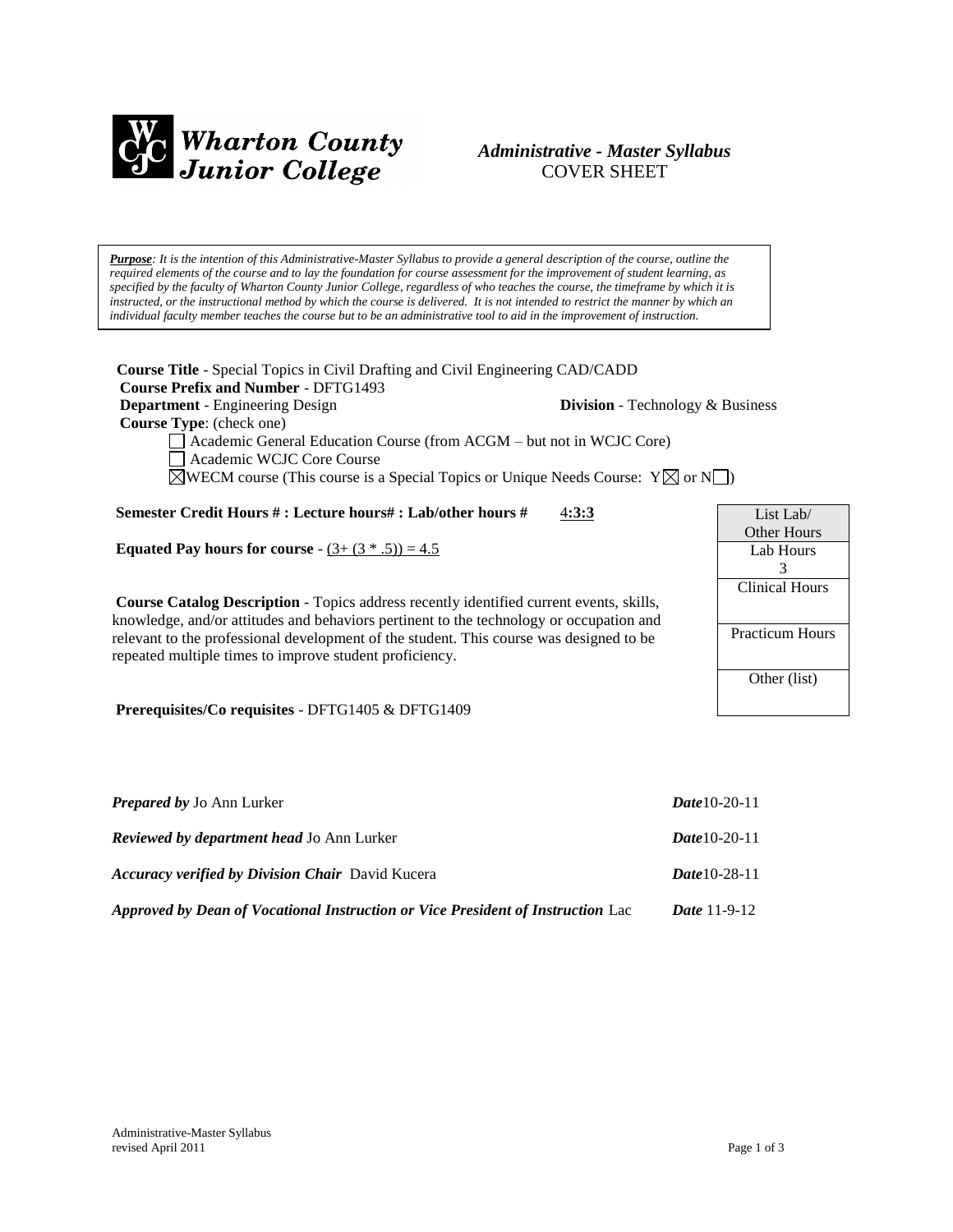

**I. Topical Outline** – Each offering of this course must include the following topics (be sure to include information regarding lab, practicum, clinical or other non-lecture instruction):

Map Symbols Map Scales Contours Plans and Profile Plats Drainage Azimuths and Bearings Range and Townships Curve Data Land Development Survey Basics Easements Civil Terminology

Structural Materials Fabrication Process Framed Beam Details Welded Connections Seated Connections Beam Detailing Section Drawings Engineering Drawings **Concrete Foundations** Rebar Schedules Bills of Materials Basic Trigonometry Calculations Structural Wood

## **II. Course Learning Outcomes**

- 
- 

| <b>Course Learning Outcome</b>                                                                                                                                                                                                                                                                                                                                                                                                                                                                                                                                                                                                                                                                                                                                                                                                                                                                                                                                                                                                                                                                                                                                                                                                                                                         | <b>Method of Assessment</b>                                                                                                                                                |
|----------------------------------------------------------------------------------------------------------------------------------------------------------------------------------------------------------------------------------------------------------------------------------------------------------------------------------------------------------------------------------------------------------------------------------------------------------------------------------------------------------------------------------------------------------------------------------------------------------------------------------------------------------------------------------------------------------------------------------------------------------------------------------------------------------------------------------------------------------------------------------------------------------------------------------------------------------------------------------------------------------------------------------------------------------------------------------------------------------------------------------------------------------------------------------------------------------------------------------------------------------------------------------------|----------------------------------------------------------------------------------------------------------------------------------------------------------------------------|
|                                                                                                                                                                                                                                                                                                                                                                                                                                                                                                                                                                                                                                                                                                                                                                                                                                                                                                                                                                                                                                                                                                                                                                                                                                                                                        |                                                                                                                                                                            |
|                                                                                                                                                                                                                                                                                                                                                                                                                                                                                                                                                                                                                                                                                                                                                                                                                                                                                                                                                                                                                                                                                                                                                                                                                                                                                        |                                                                                                                                                                            |
| Identify Map Scales; convert R/F scales and graphic scales<br>Identify map symbols<br>Layout traverses using bearings, deflection angles, distances<br>and coordinates.<br>Layout existing and gradeline contours<br>Layout contours, create plan and profile drawings, curve data<br>calculations.<br>Identify and use legal land descriptions<br>Using property deed (written description), to draw a plat using<br>computer techniques<br>Identify terms used in civil work.<br>Compute land area by using the computer (CAD)<br>Make detail drawings of structural steel members using typical<br>bolted and welded connections<br>Make drawings of structural framing plans, elevations, and<br>sections to selected scales.<br>Select the appropriate detailing tables in the AISC Manual for<br>drawing and calculation purposes<br>Identify weld symbols<br>Identify structural steel shapes<br>Convert inches into decimals of a foot, inches to fractions and<br>English units to metrics<br>Locate foundations and steel members using the Cartesian<br>coordinate system<br>Make concrete engineering drawings and detailed placement<br>drawings<br>Calculate reinforcing steel and concrete quantities<br>Make structural drawing, on the computer, and plot to selected | A semester project will be assessed using the departmental<br>rubric.<br>Eighty percent of the students will earn a minimum of 70% of<br>the points defined by the rubric. |
| scales                                                                                                                                                                                                                                                                                                                                                                                                                                                                                                                                                                                                                                                                                                                                                                                                                                                                                                                                                                                                                                                                                                                                                                                                                                                                                 |                                                                                                                                                                            |